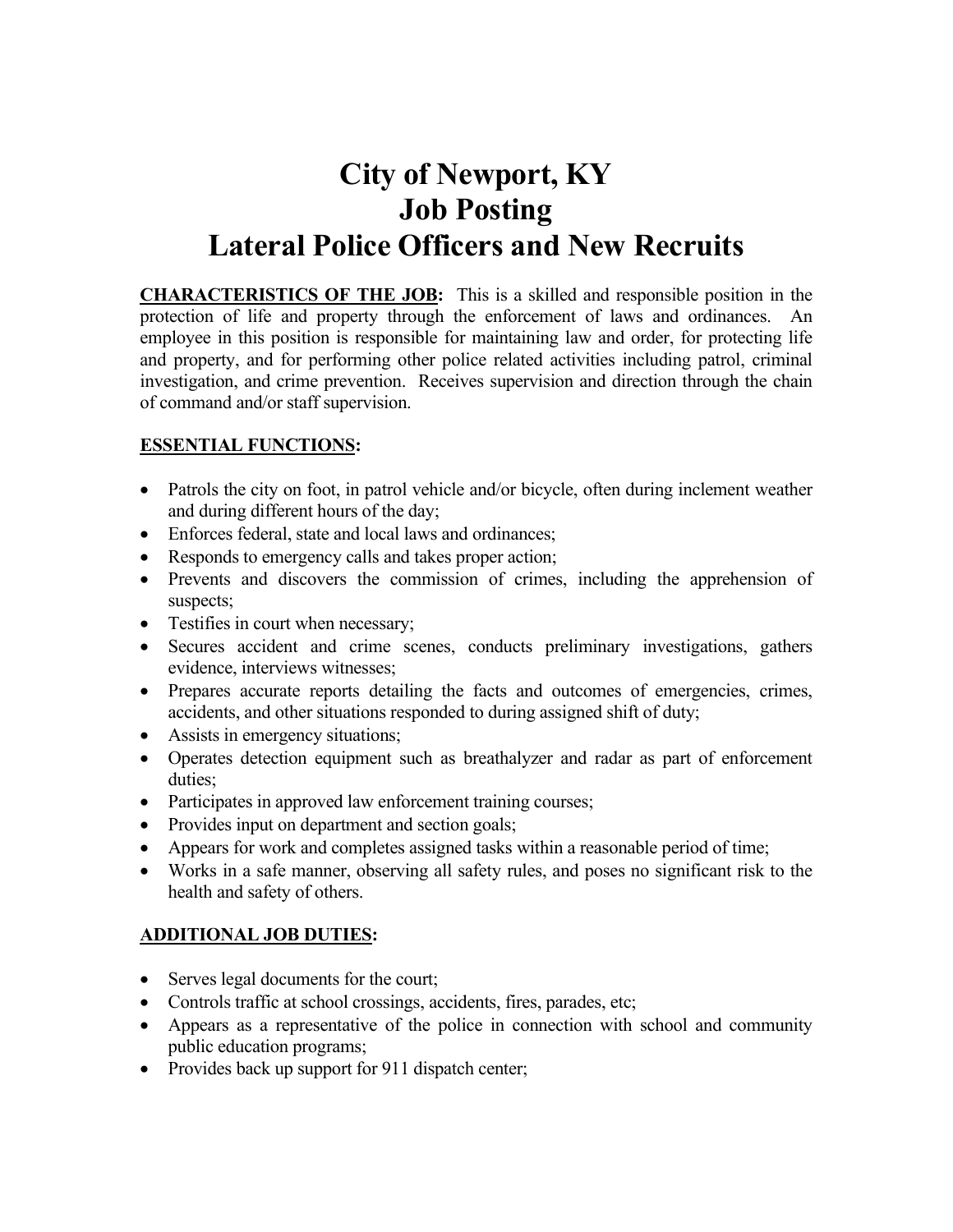- May perform predominantly administrative, fiscal and/or training duties depending upon assignment;
- Performs additional duties as required.

# **DESIRABLE TRAINING AND EXPERIENCE:**

- Graduate from a standard high school or GED;
- Lateral Candidates must be certified by the Kentucky Law Enforcement Council/Peace Officer Professional Standards;
- Out of State Certified Officers and Military Police Officers must be POPs Certified or able to be certified within 120 hours at the Bureau of Training;
- Lateral Candidates including Out of State certified Officers and Military Police Officers must have prior experience as a Sworn Police Officer, meet all applicable requirements for Police Officers, and must have received above average performance evaluations.

# **KNOWLEDGE, SKILLS, AND ABILITIES:**

- Knowledge of the geography of the city;
- Knowledge of federal, state, and local laws and ordinances;
- Knowledge of police methods, practices and procedures with ability to apply knowledge to specific situations;
- Knowledge of proper procedures regarding the collection of evidence;
- Knowledge of how to use departmental equipment, including the safe care and use of firearms, radar, and breathalyzer;
- Ability to prepare written reports accurately;
- Ability to analyze situations and to act quickly and efficiently;
- Ability to operate a motor vehicle at high speed, and in dangerous situations;
- Ability to deal courteously but firmly with the general public;
- Ability to establish and maintain effective working relationships with other police departments/agencies, city officers, employees and the general public.

## **NECESSARY SPECIAL REQUIREMENTS:**

- Possession of a valid vehicle operators license;
- Must have completed, or be eligible to complete the Basic Training Course at the Bureau of training;
- This is to include 40 hours of annual continued training, as mandated;
- Must be a U.S. Citizen;
- Must meet the requirements of all applicable Kentucky Revised Statutes, and local ordinances, with regards to a person in this position.